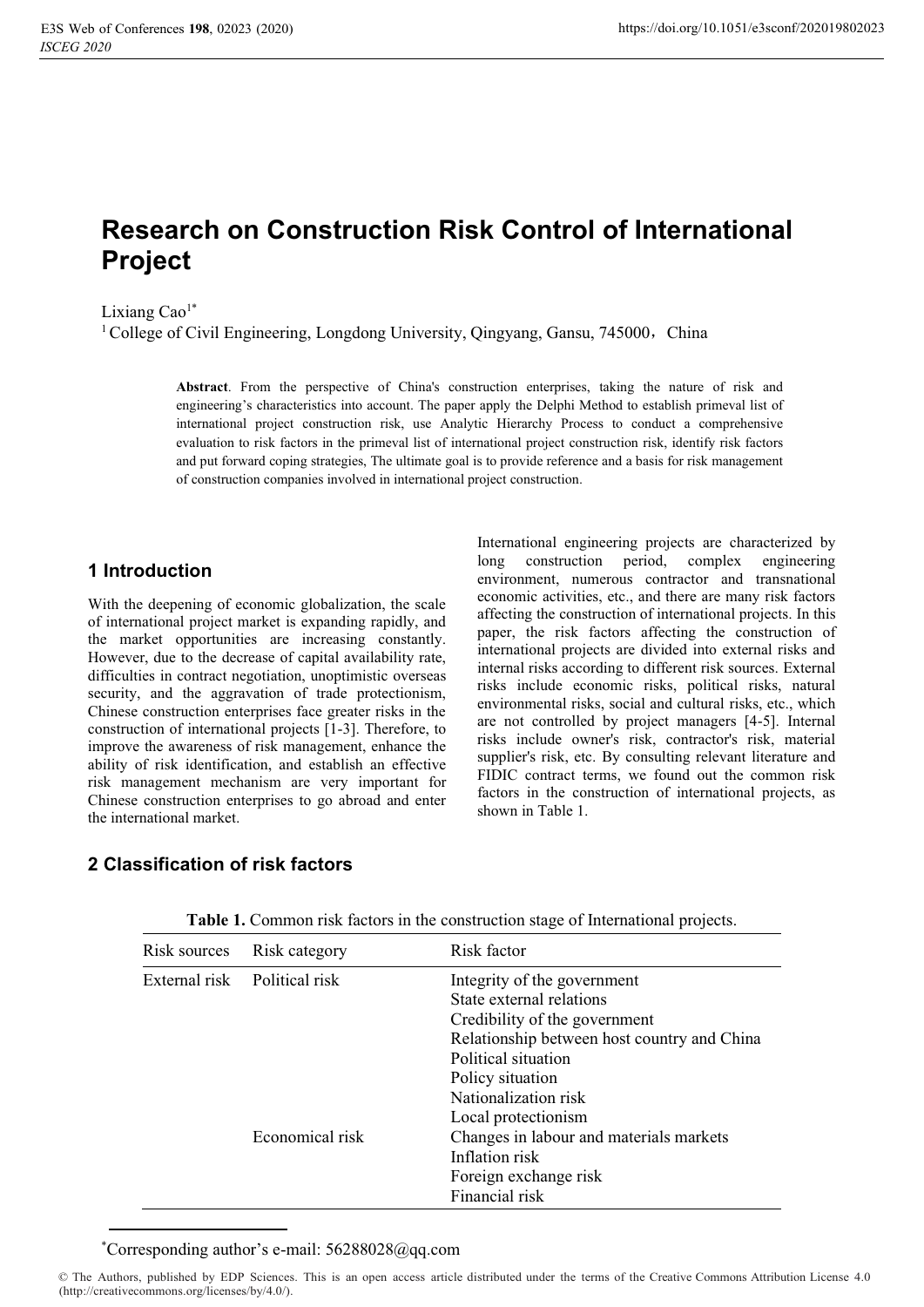| Socio-cultural risk | Personal qualities of workers                |
|---------------------|----------------------------------------------|
|                     | Social security                              |
|                     | Religious culture                            |
|                     | Influence of language differences            |
| Environment risk    | Complex hydrological and climatic conditions |
|                     | Irresistible natural disaster                |
|                     | Complex geological conditions                |
|                     | Environmental protection risk                |
| Contractor's risk   | Contract risk                                |
|                     | Construction safety risk                     |
|                     | Construction schedule risk                   |
|                     | Construction quality risk                    |
|                     | Personnel risk                               |
|                     | Subcontractor risk                           |
|                     | Agent risk                                   |
|                     |                                              |

## **3 Risk identification**

Risk identification is the basis of risk quantification and evaluation, which plays a very important role in the process of risk management. The methods we usually use are: Checklist method, Scenario Analysis, Delphi method, Flow Chart method, Brainstorming, SWOT Analysis, sensitivity analysis and WBS.

In this paper, Delphi method is used to identify the risks in the construction stage of international projects. Delphi method has two ways: one is to call relevant experts to attend the meeting, the other is to use questionnaire survey. In this study, a questionnaire survey method was adopted to select experts with certain

authority in the field of international project research and practice, mainly including university researchers, trade association workers, experts from large construction enterprises or construction project consulting institutions. There are 9 interviewees, of which 6 have more than 5 years of project management theoretical research or practical experience as well as more than 3 years of international project theoretical research or practical experience. The average age of the interviewees is 45.5 years old.

Through data analysis and Delphi method, we summarize the opinions and suggestions of experts, remove the less important risk factors in the questionnaire and revise some risk factors to make the primeval list of international project construction risk, As shown in Table 2.

| Risk sources  | Risk category       | Risk factor                                                                   |
|---------------|---------------------|-------------------------------------------------------------------------------|
| External risk | Political risk      | Integrity of the government                                                   |
|               |                     | Credibility of the government                                                 |
|               |                     | Relationship between host country and China                                   |
|               |                     | Political situation                                                           |
|               |                     | Policy situation                                                              |
|               |                     | Local protectionism                                                           |
|               | Economical risk     | Changes in labour and materials markets                                       |
|               |                     | Inflation risk                                                                |
|               |                     | Foreign exchange risk                                                         |
|               |                     | Interest Rate risk                                                            |
|               | Socio-cultural risk | Personal qualities of workers                                                 |
|               |                     | Social security                                                               |
|               |                     | Religious culture                                                             |
|               | Environment risk    | Complex hydrological and climatic conditions<br>Irresistible natural disaster |
|               |                     | Complex geological conditions                                                 |
|               |                     | Environmental protection risk                                                 |
| Internal risk | Contractor's risk   | Management risk                                                               |
|               |                     | Technical risk                                                                |
|               |                     | Financial risk                                                                |
|               |                     | Personnel risk                                                                |

**Table 2.** Primeval list of construction risks of international projects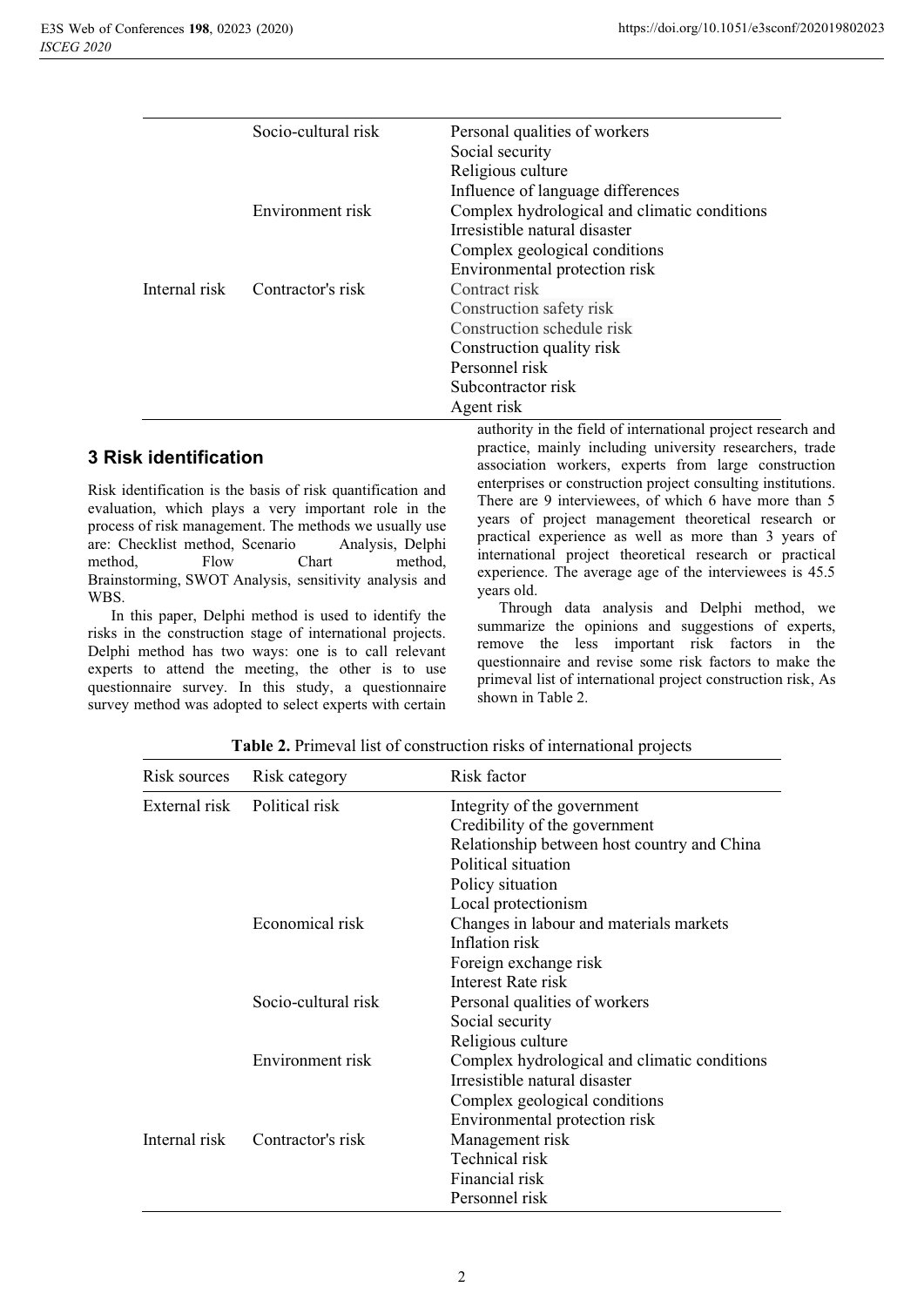# **4 Risk analysis**

Risk analysis is not only the basis of risk response, but also the basis of project decision. The risk analysis of engineering project is generally divided into three steps, as shown in Figure 1 [4].





### *4.1.1. Collecting data.*

Data collection is the basis of risk analysis. The collected data can be divided into subjective data and objective data. These data can be obtained from various professional databases through the Internet, and also from the data of similar projects of contractors or owners. When collecting data, we must adhere to the principles of objectivity, timeliness and statistics.

### *4.1.2. Construct evaluation model.*

In order to effectively apply the collected data, it is necessary to construct a risk assessment model with the help of certain mathematical methods to quantify the possibility of risk occurrence and possible consequences. Generally speaking, the probability is used to represent the occurrence of the risk, and the economic loss is used to reflect consequences of the risk.

*4.1.3. Comprehensive evaluation of risk impact.*

After quantifying the risk factors, comprehensively evaluate the impact of these risks.

## **4.2Main methods of project risk analysis**

Nowadays, there are many methods that can be used in risk assessment and evaluation, which can be divided into three categories: (1) qualitative analysis, mainly including questionnaire and expert scoring method; (2) quantitative analysis, mainly including fuzzy mathematics, sensitivity analysis and probability method; (3) methods combining qualitative and quantitative, mainly including analytic hierarchy process, Monte Carlo simulation. This paper mainly uses AHP to estimate and evaluate the risk.

First, clarify the types and logical relationships of risk factors, and apply the work breakdown structure method to analyze the hierarchical structure of risk factors. As shown in Figure 2.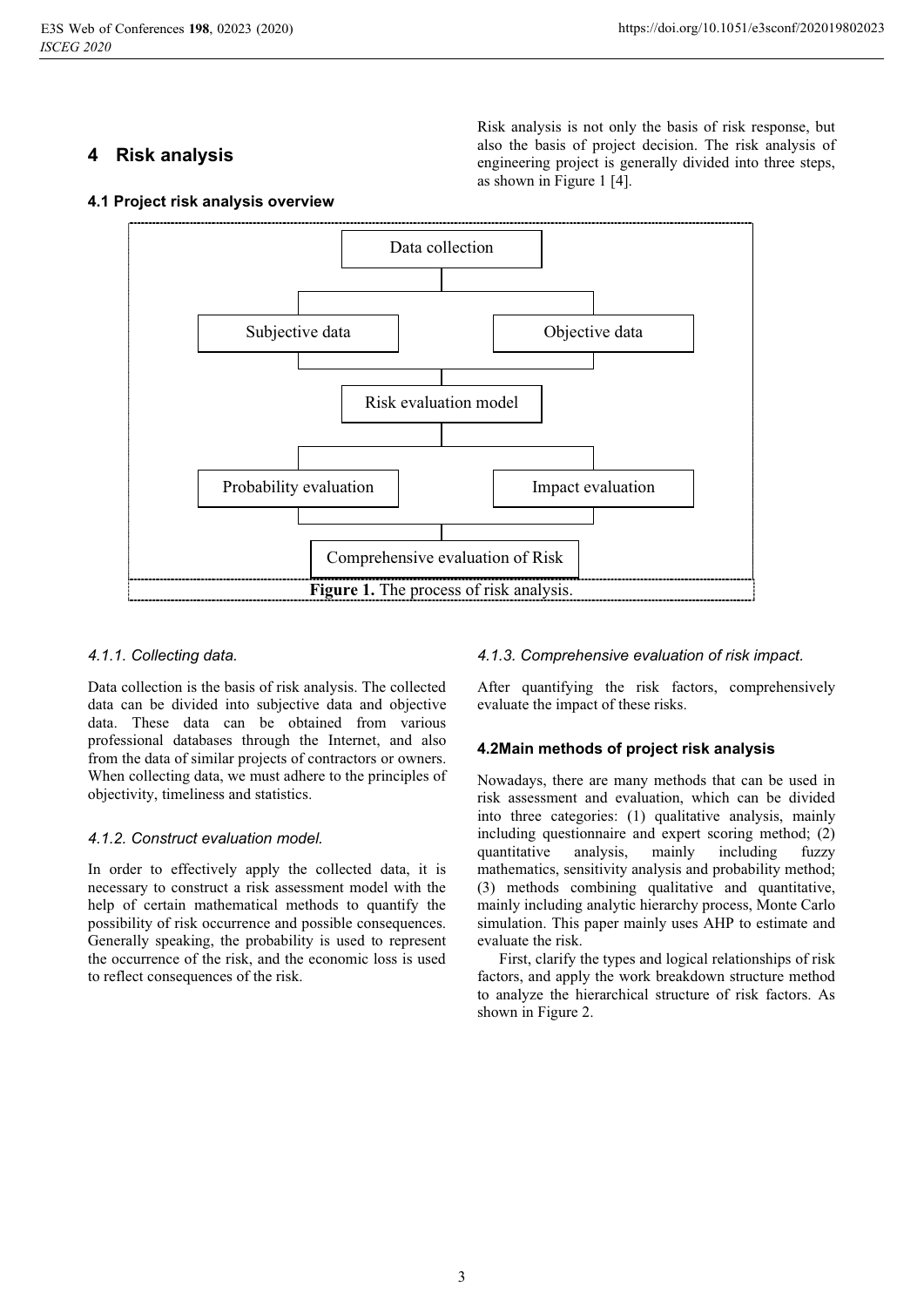

According to the figure 2, we use expert scoring method to give weight value to each risk factor of the first level sub-project according to the importance degree, and construct the judgement matrix. As shown in Table 3.

| Index               | Political risk Economical | risk | Socio-cultural Environment<br>risk | risk | Contractor's<br>risk |
|---------------------|---------------------------|------|------------------------------------|------|----------------------|
| Political risk      |                           |      |                                    |      |                      |
| Economical risk     |                           |      |                                    |      |                      |
| Socio-cultural risk | 1/4                       | 1/4  |                                    |      |                      |
| Environment risk    | 1/4                       | 1/4  |                                    |      |                      |
| Contractor's risk   |                           | 1/5  |                                    |      |                      |

**Table 3.** Risk factor judgment matrix.

So, the judgment matrix is

|      |     | $\overline{\mathbf{3}}$ |              |     |   |  |
|------|-----|-------------------------|--------------|-----|---|--|
|      | 1/3 |                         |              |     |   |  |
| $R=$ | 1/4 | 1/4                     | $\mathbf{1}$ | 1/2 | 3 |  |
|      | 1/4 | 1/4                     | - 2          |     |   |  |
|      | 1/5 | 1/5                     | 1/3          | 1/3 |   |  |

Analysis the judgment matrix with AHP method The first, calculation of Ni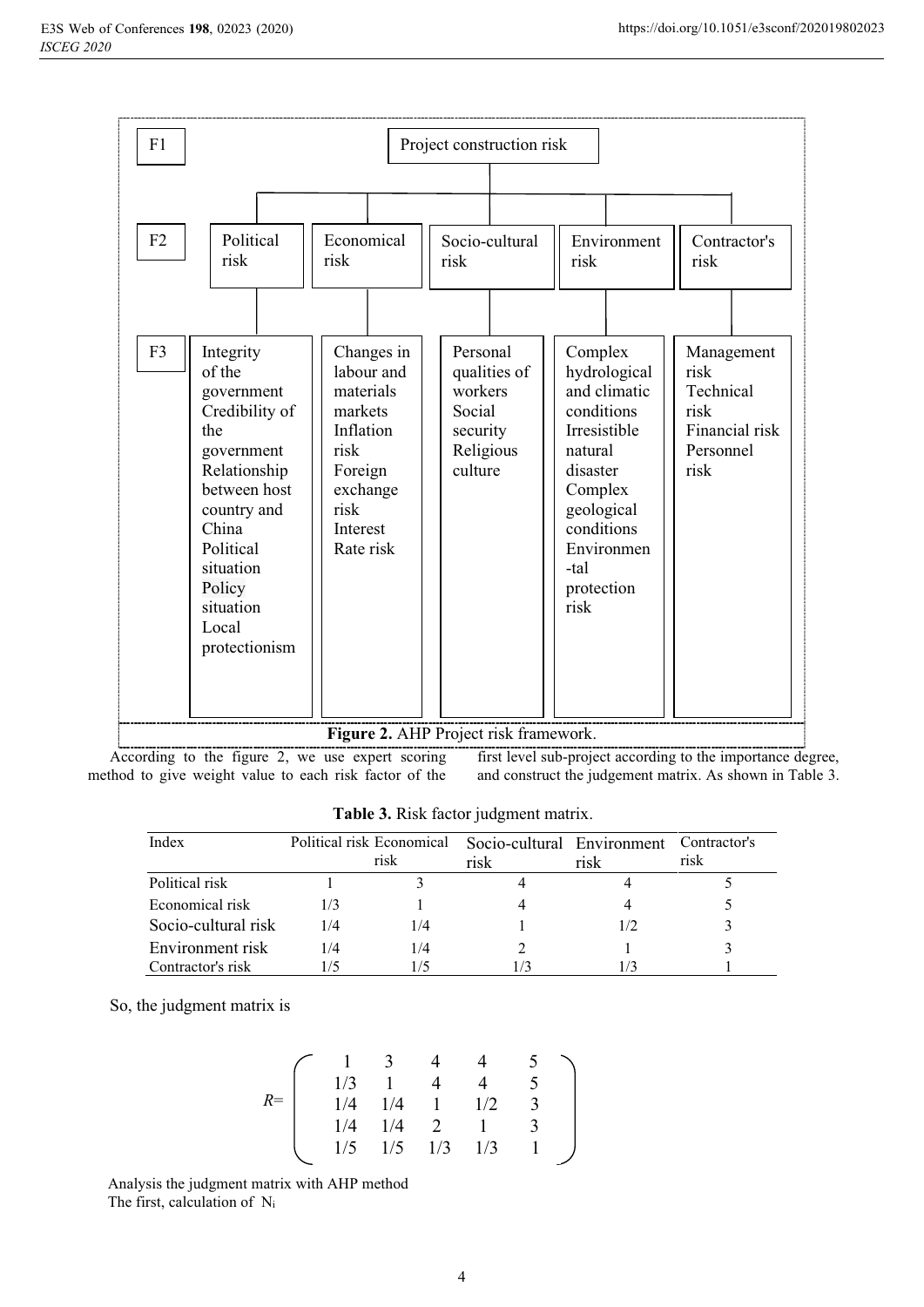J

$$
N_i = \prod_{j=1}^{n} b_{ij} , i=1,2,...,n
$$
 (1)

In the formula:  $b_{ij}$  is the element in row I and column

 $N_1 = 240$ ,  $N_2 = 26.6667$ ,  $N_3 = 0.0938$ ,  $N_2 = 0.3750$ ,  $N_2$  $= 0.0044$ 

The Second, calculation of  $w_i$ 

$$
\overline{w_i} = \sqrt[n]{N_i}, i=1,2,3,...,n
$$
\n
$$
\overline{w_1} = 2.9926, \quad \overline{w_2} = 1.9283, \quad \overline{w_3} = 0.6229, \quad \overline{w_4} = 0.8219,
$$
\n
$$
\overline{w_5} = 0.3378
$$
\n(2)

The Third, Normalize  $(w_1 \ w_2 \ w_3 \ w_4 \ w_5)$ <sup>T</sup> to find each eigenvector  $W_i$ 

$$
w_i = \frac{\overline{w_i}}{\sum_{i=1}^{n} \overline{w_i}}
$$
 (3)

 $W_i$  is the weight value of each factor

$$
w_1 = 0.4464
$$
,  $w_2 = 0.2877$ ,  $w_3 = 0.0929$ ,  $w_4 = 0.1226$ ,

 $W_5 = 0.0504$ 

The fourth, consistency test. Calculation of A<sub>Ni</sub>,

 $\lambda_{\text{max}}$  and CI.

 $A_{N1} = 2.4235, A_{N2} = 1.5505; A_{N3} = 0.4889;$ 

$$
A_{N4}=0.6431
$$
;  $A_{N5}=0.2691$ ,

$$
\lambda_{\max} = \sum_{i=1}^{5} \frac{A_{Ni}}{5 \times Ni} = 5.3331, \, CI = \frac{\lambda_{\max} - 5}{5 - 1} = 0.0833
$$

#### **Table 4.** Random consistency index

| Matrix<br>order                                                                                                                                                                                                                                                                                                                    |      |      |      |      |                                    | h         |                                                                                                                 |      |      |
|------------------------------------------------------------------------------------------------------------------------------------------------------------------------------------------------------------------------------------------------------------------------------------------------------------------------------------|------|------|------|------|------------------------------------|-----------|-----------------------------------------------------------------------------------------------------------------|------|------|
|                                                                                                                                                                                                                                                                                                                                    | 0.00 | 0.00 | 0.48 | 0.91 | 1.12                               | 1.26 1.37 |                                                                                                                 | 1.42 | 1.46 |
| $\mathbf{A}$ $\mathbf{A}$ $\mathbf{A}$ $\mathbf{A}$ $\mathbf{A}$ $\mathbf{A}$ $\mathbf{A}$ $\mathbf{A}$ $\mathbf{A}$ $\mathbf{A}$ $\mathbf{A}$ $\mathbf{A}$ $\mathbf{A}$ $\mathbf{A}$ $\mathbf{A}$ $\mathbf{A}$ $\mathbf{A}$ $\mathbf{A}$ $\mathbf{A}$ $\mathbf{A}$ $\mathbf{A}$ $\mathbf{A}$ $\mathbf{A}$ $\mathbf{A}$ $\mathbf{$ |      |      |      |      | $\sim$ $\sim$ $\sim$ $\sim$ $\sim$ |           | the contract of the contract of the contract of the contract of the contract of the contract of the contract of |      |      |

 $CI/RI = 0.0833/1.12 = 0.074 < 0.1$ 

It betrayed that the consistency of the judgment matrix has passed the test and can be accepted.

For the first level subproject of risk factors, according to the above analysis results, the risk weights of each factor can be obtained as 44.64%, 28.77%, 9.29%, 12.26% and 5.04% respectively.

Similarly, construct the judgment matrix of each secondary sub-item of risk factors according to the above process, and obtain the weight value of each factor. Summarize the weight value of all risk factor into one table, as shown in Table 5.

#### **Table 5.** Risk factor weight value

|                     | Risk factor                                    | First<br>subproject | Secondary<br>subproject | synthetic |
|---------------------|------------------------------------------------|---------------------|-------------------------|-----------|
| Political risk      | Integrity of the government                    | 0.4464              | 0.1596                  | 0.0712    |
|                     | Credibility of the government                  | 0.4464              | 0.1005                  | 0.0449    |
|                     | Relationship between host<br>country and China | 0.4464              | 0.0640                  | 0.0286    |
|                     | Political situation                            | 0.4464              | 0.3544                  | 0.1582    |
|                     | Policy situation                               | 0.4464              | 0.2813                  | 0.1256    |
|                     | Local protectionism                            | 0.4464              | 0.0401                  | 0.0179    |
| Economical risk     | Changes in labour and materials<br>markets     | 0.2877              | 0.3353                  | 0.0965    |
|                     | Inflation risk                                 | 0.2877              | 0.1295                  | 0.0373    |
|                     | Foreign exchange risk                          | 0.2877              | 0.4486                  | 0.1291    |
|                     | Interest Rate risk                             | 0.2877              | 0.0866                  | 0.0249    |
| Socio-cultural risk | Personal qualities of workers                  | 0.0929              | 0.1060                  | 0.0098    |
|                     | Social security                                | 0.0929              | 0.6335                  | 0.0589    |
|                     | Religious culture                              | 0.0929              | 0.2604                  | 0.0242    |
| Environment risk    | Complex hydrological and                       | 0.1226              | 0.2532                  | 0.0310    |
|                     | climatic conditions                            |                     |                         |           |
|                     | Irresistible natural disaster                  | 0.1226              | 0.1082                  | 0.0133    |
|                     | Complex geological conditions                  | 0.1226              | 0.5731                  | 0.0703    |
|                     | Environmental protection risk                  | 0.1226              | 0.0655                  | 0.0080    |
| Contractor's risk   | Management risk                                | 0.0504              | 0.1985                  | 0.0100    |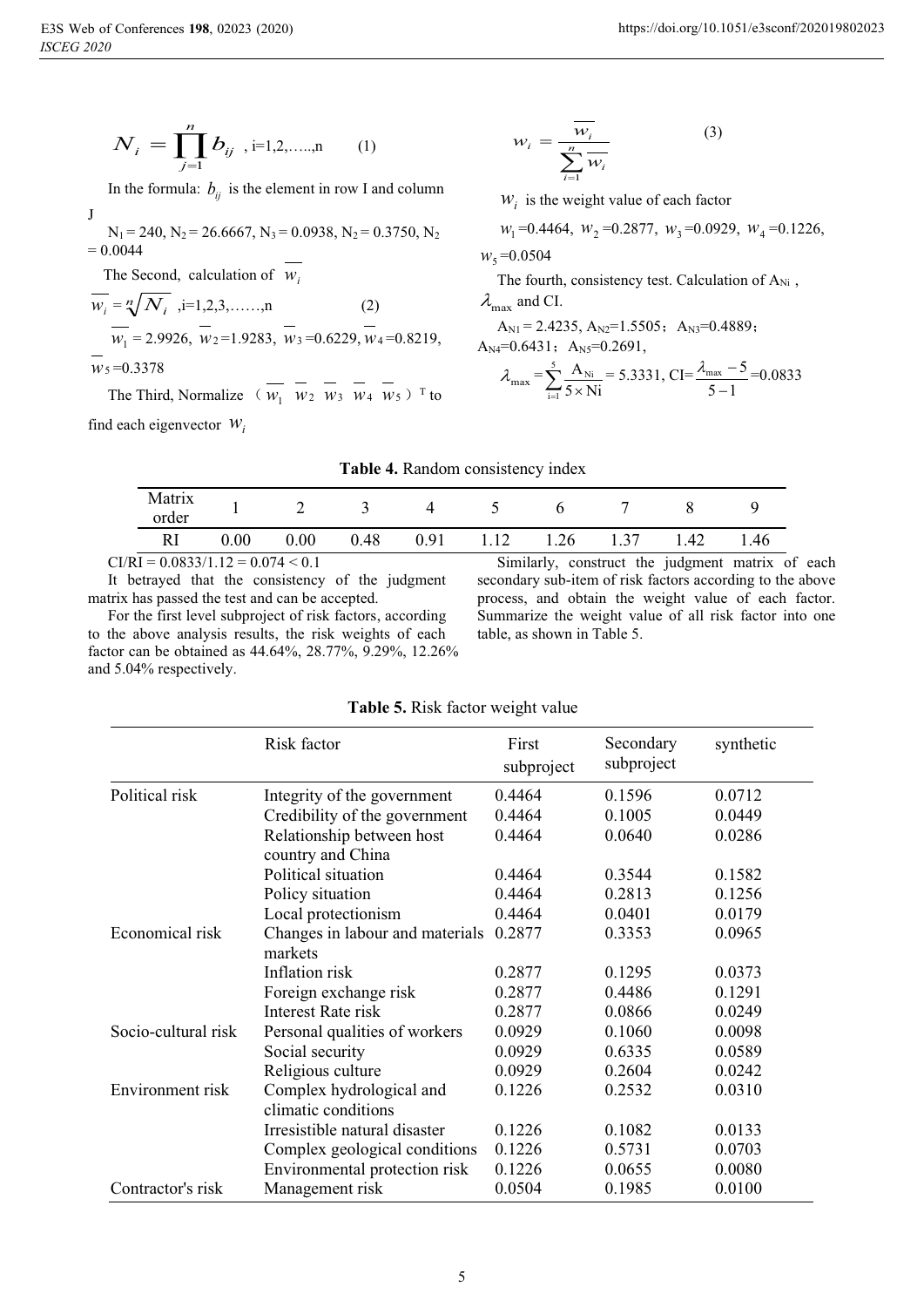| Technical risk<br>0.0848<br>0.0504 | 0.0043 |
|------------------------------------|--------|
| Financial risk<br>0.0504<br>0.6170 | 0.0311 |
| Personnel risk<br>0.0996<br>0.0504 | 0.0050 |

The risk factors in Table 5 are classified as follows:

The first category (risk weight value  $W_i \ge 10\%$ ): Political situation, Foreign exchange risk, Policy situation.

The second category (risk weight value  $6\% \leq w_i$ 10%): Changes in labour and materials markets, Integrity of the government, Complex geological conditions.

The third category (risk weight value  $3\% \leq W_i \leq 6\%$ ):

Credibility of the government, Inflation risk, Complex hydrological and climatic conditions, Interest Rate risk, Social security.

The fourth category (risk weight value  $W_i \leq 3\%$ ): the rest of factors

## **5 Risk handling**

According to the results of risk identification, risk estimation and risk evaluation, the contractor must take special measures to control and deal with each risk factor.

According to the previous analysis, the main risk factors in the construction process of international projects are political situation risk, foreign exchange risk and policy situation. Now we propose specific measures for these major risk factors.

As for the political situation risk, local construction enterprises in China should keep close contacts with each other, learning more about the political situation of the country where the project is constructed through the overseas branches or production departments of each enterprise, and actively keep in touch with Chinese embassies and consulates abroad to get first-hand information as possible. In addition, some international consulting companies can also make predictions on the political situation in the country. In a word, all channels should be used to collect data to detect and make decisions as soon as possible for any major events that are not conducive to the project. Moreover, risks can be transferred by taking out political insurance. However, political insurance is only carried out in western countries, and there is no uniform standard for the cost, and it is very cumbersome to settle claims.

As for foreign exchange risk, the contractor may send special personnel or hire a consulting company to carefully study the economic situation of the country where the project is constructed, and carry out continuous monitoring of the economic situation of that country for a long time. In particular, always pay attention to the fluctuation range of its exchange rate and be alert to the occurrence of financial crisis, ensure the safety of funds; In addition, foreign exchange risks can also be transferred to foreign exchange Banks through some financial instruments, such as foreign exchange option transactions, selective transactions, remote foreign

exchange transactions, swap transactions, and spot transactions. The contractor can also agree on the contract currency when signing the contract, such as using U.S. dollars to pay the contract price, in order to deal with losses caused by large exchange rate fluctuations;

As for the policy risk, the contractor can interpret the relevant documents by employing the personnel of the local legal institutions; for the possible controversial provisions, the Contractor shall actively communicate and confirm with the owner and the local government before signing the contract. If necessary, ask professionals to translate the documents into Chinese for all personnel involved in the project to learn and understand. It can also employ a full-time project management company to carry out collaborative management of the project.

## **6 Conclusion**

According to the characteristics of international projects, this paper conducts a series of research and discussion on the risk factors in the construction phase of international projects, This paper uses Delphi method to identify the risks as well as uses the practical experience and theoretical knowledge of experts to intuitively judge the risks that China's Construction enterprises may encounter of the international projects. This paper establishes the primeval list of international project construction risk, evaluates the risk factors by using analytic hierarchy process, classifies the risk factors according to the severity, finds out the main risk factors and puts forward countermeasures, which provides reference and basis for the risk management of Chinese construction enterprises and has certain practical guiding significance.

## **References**

- 1. Liu, Y.S. (2008) Construction Project Management. Beijing Institute of Technology Press, Bei jing.
- 2. MU, Y.Y.(2015) Risk Management of Construction Project Based on the Engineering Construction Contract of NEC. D. Hebei University of Engineering, Hebei.
- Guo, H.F.(2019) Rearch on Analysis and Prevention of international engineering construction risk. J. Yunnan Science and Technology Management, 02: 58-60.
- 4. HE, T. (2003) Analysis and Research on construction risk of international engineering project. J. Construction Technology, 12: 26-28.
- 5. Ding, M.J.(2017) Rearch on Risk Management of General Construction Contractors in International Projects. D. Tianjin University. Tianjin.
- 6. Wang, J.D.(2006) Rearch on Risk Management of the Contractors in the International Construction